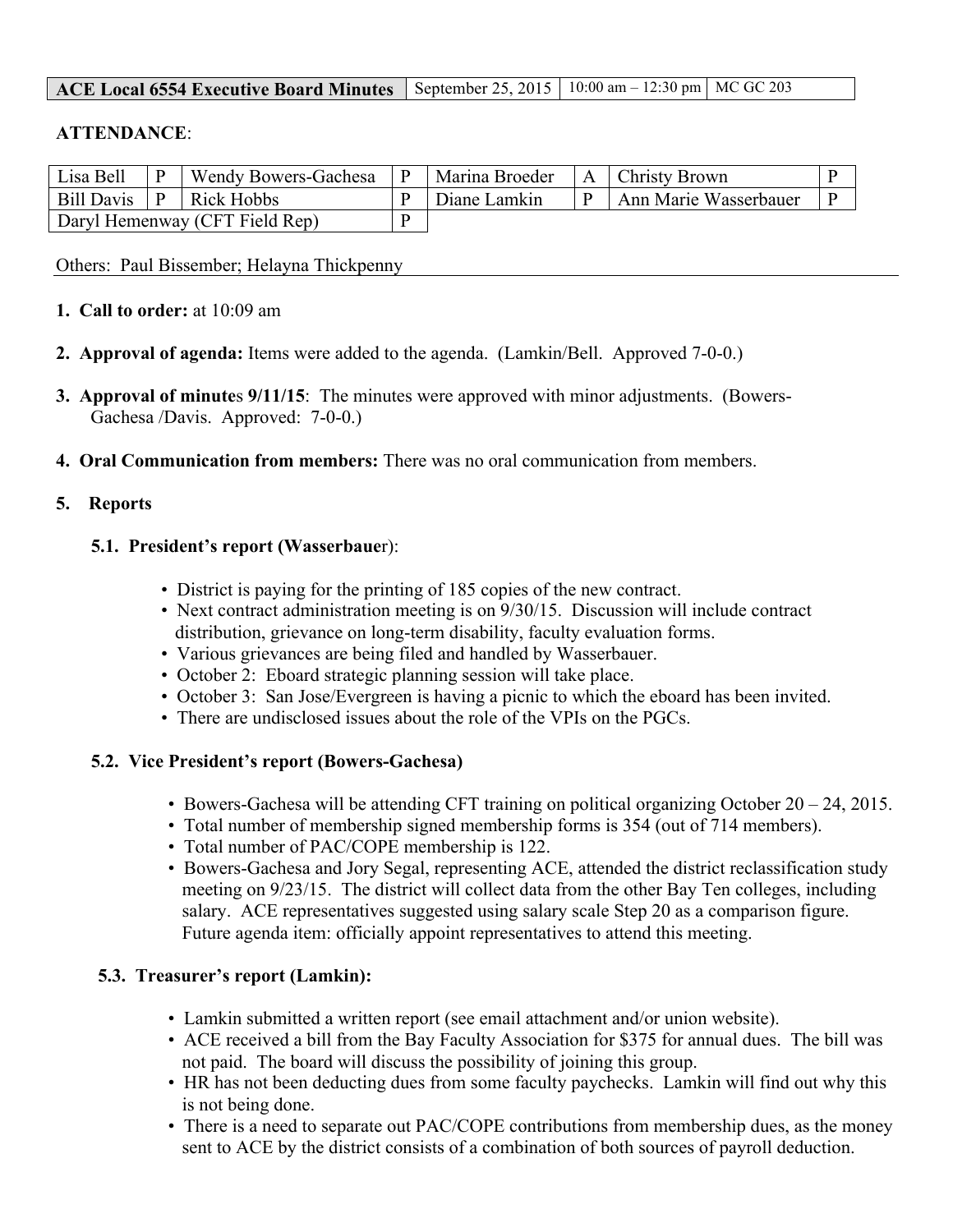## **5.4. Secretary's report (Hobbs):**

- Hobbs raised concerns about union officers spending money and making appointments without approval from the eboard.
- There was a discussion regarding how officers might make improvements in board operations and internal communication. These topics will be agendized for the strategic planning meeting.
- Hobbs submitted the report from the Elections Committee regarding the steward elections. Election processes, and perhaps bylaws, could be codified to help govern future elections.

## **5.5. Field representative report (Hemenway):**

- Copy of signed affiliation agreement with AFT has been received.
- The final steps of chartering with AFT are almost complete.
- Organizers came to help with membership drive during the last week; many good conversations took place.
- October 6: A hearing with BOT on long-term disability grievance take place. There is uncertainty as to whether this hearing will occur in open or closed session of the BOT meeting.

#### **6. Appointments**

**6.1 Negotiator:** Jory Segal was appointed as negotiator. The union negotiation team now consists of Segal, Davis and Hemenway.

#### **6.2 Grievance officer**:

- 6.2.1: The eboard decided to provide 0.1 assigned time for each grievance officer (one at Mission College and one at West Valley College) (Bowers-Gachesa/Davis. Approved: 7-0-0).
- 6.2.2: Pat Andrews was appointed Grievance Officer at West Valley College. Mission College still needs a Grievance Officer.
- **6.3 Membership and Organizing Committee Chair:** Melvin Pritchard was appointed to this position.
- **6.4 Sabbatical Leave Committee ACE representative, Mission College**: Wael Abdeljabbar was appointed to this position.

#### **7. Old Business**

**7.1 Budget**: A draft budget was submitted again, based on past budgets. Questions arose as to what does the budget mean in terms of actual expenditures and oversight of those expenditures. Bylaws could be established to guide future processes. The potential income from dues is also unknown at this point. The union's fiscal year needs to be determined and voted upon.

The issues surrounding the budget, its meaning and its implementation will be discussed during the strategic planning meeting. (Bowers-Gachesa/Davis. Approved: 7-0-0)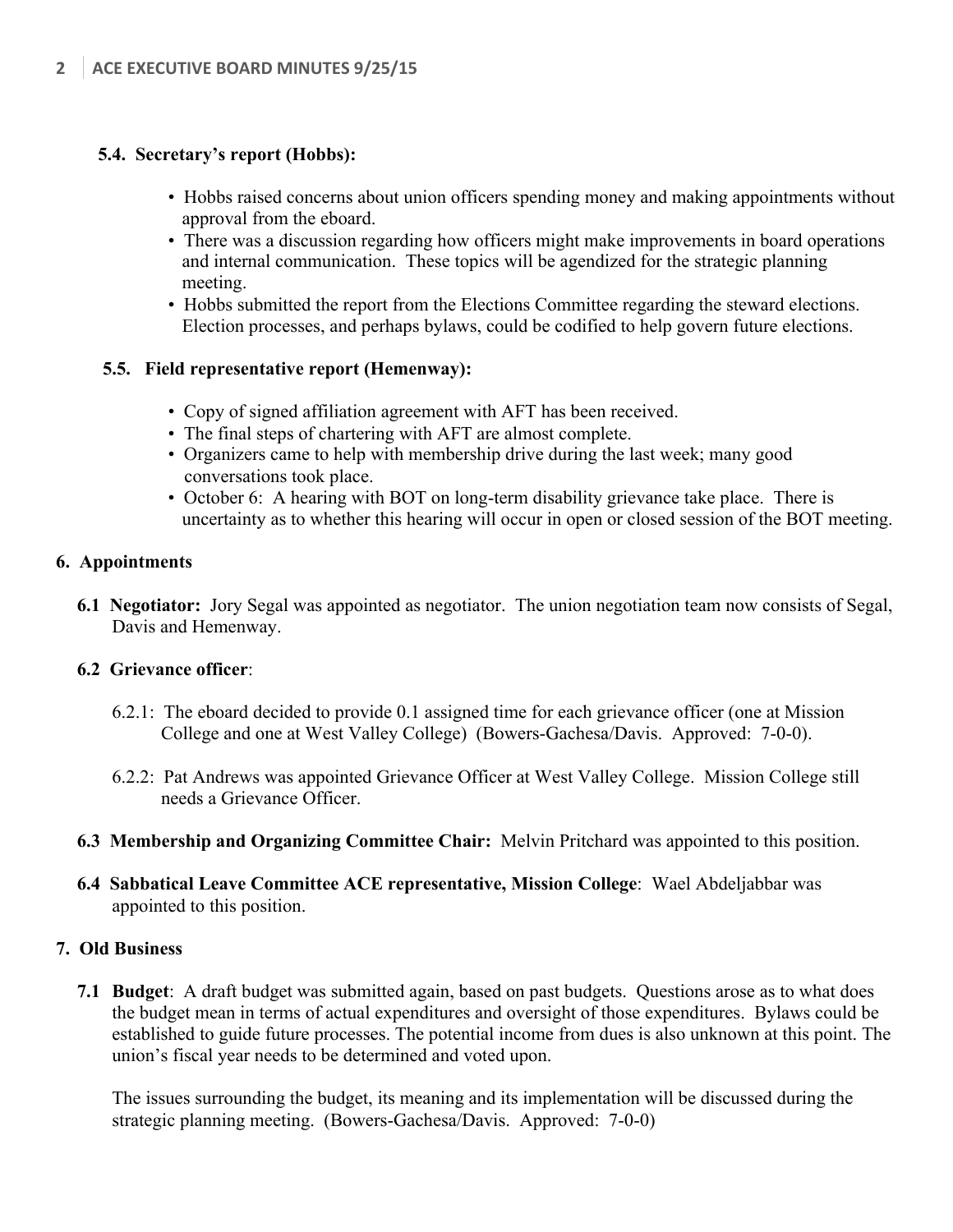## **8. New business**

- 8.1 PAC/COPE: There was a phone conversation with the eboard and CFT staff (Jessica Ulstead, Angela Tasakos, Lacy Keys) about legal issues regarding operation of a union PAC.
	- Unions may legally spend dues money for PAC administration, but may not do so for political activity (campaign contributions, contributions to political committees, election activities, communications influencing elections, lobbying).
	- It is legal to put PAC information on union website, but it can be good policy not to do so.
	- PAC income and expense reports are filed twice per year and are a matter of public record, but generally are not put on websites.

## **8.2 PGC issues**

- **8.2.1 Reassigned** time for PGC chairs: ACE has not approved any pay for PGC chairs, yet at least one is being paid. How is this occurring? Wasserbauer will investigate. A decision will be made at a later date regarding an ACE position on this matter.
- **8.2.2** There are predicaments surrounding actions of administrators on PGC committees.

## **8.3 Modification of faculty evaluation forms and process**

- Faculty evaluation forms based on new contract language have not as yet been decided. Shall old forms or new forms be used this semester, since the evaluation processes have already begun?
- Eboard members will review and approve any proposed new forms. (Bowers-Gachesa/Bell. Approved: 7-0-0)
- In order to keep a clear and clean process, ACE wishes to use the current evaluation forms for the Fall 2015 semester, while the new forms are given thoughtful development. (Brown/ Bowers-Gachesa. Approved: 7-0-0).
- **8.4 Bay Faculty Association (BFA**): ACE has been asked to join and pay dues for the year. More investigation is needed. Discussion will occur at a later meeting.
- **8.5 Contract production and distribution**: not discussed
- **8.6 Suggested materials for steward**s: not discussed
- **8.7 Office keys**: not discussed
- **8.8 Printing Services**: not discussed
- **9. Future agenda items**